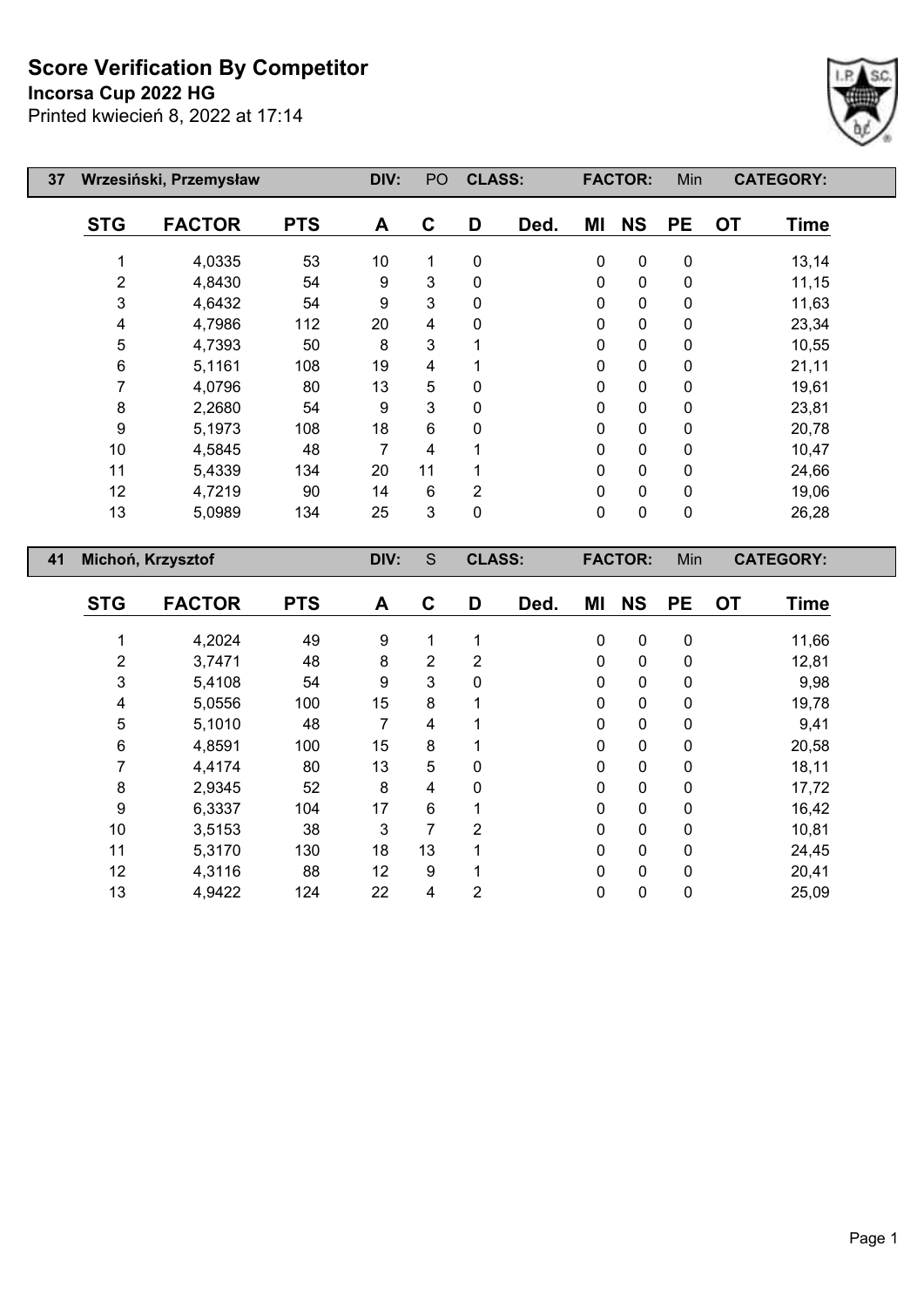**Incorsa Cup 2022 HG**



| 44 |                 | Koronkiewicz, Michał |            | DIV: | S              | <b>CLASS:</b> |      |             | <b>FACTOR:</b> | Min         | <b>CATEGORY:</b>         |   |
|----|-----------------|----------------------|------------|------|----------------|---------------|------|-------------|----------------|-------------|--------------------------|---|
|    | <b>STG</b>      | <b>FACTOR</b>        | <b>PTS</b> | A    | C              | D             | Ded. | ΜI          | <b>NS</b>      | <b>PE</b>   | <b>OT</b><br><b>Time</b> |   |
|    | 1               | 6,8238               | 55         | 11   | $\mathbf{0}$   | $\mathbf 0$   |      | $\pmb{0}$   | $\pmb{0}$      | $\pmb{0}$   | 8,06                     |   |
|    | $\overline{2}$  | 6,2275               | 52         | 9    | $\overline{2}$ |               |      | $\pmb{0}$   | $\pmb{0}$      | $\pmb{0}$   | 8,35                     |   |
|    | 3               | 3,4240               | 34         | 6    | 4              | 2             |      | 0           | 1              | $\mathbf 0$ | 9,93                     |   |
|    | 4               | 7,6080               | 118        | 23   | 1              | $\Omega$      |      | 0           | $\pmb{0}$      | $\pmb{0}$   | 15,51                    |   |
|    | 5               | 5,9429               | 52         | 9    | $\overline{2}$ |               |      | $\mathbf 0$ | 0              | $\pmb{0}$   | 8,75                     |   |
|    | $\,6\,$         | 6,5554               | 110        | 19   | 5              | 0             |      | 0           | $\pmb{0}$      | $\mathbf 0$ | 16,78                    |   |
|    | 7               | 5,2151               | 80         | 13   | 5              | $\Omega$      |      | 0           | $\pmb{0}$      | $\pmb{0}$   | 15,34                    |   |
|    | $\bf 8$         | 3,7945               | 48         | 8    | $\overline{2}$ | 2             |      | $\mathbf 0$ | $\pmb{0}$      | $\pmb{0}$   | 12,65                    |   |
|    | 9               | 8,5470               | 110        | 19   | 5              | 0             |      | 0           | $\mathbf 0$    | $\mathbf 0$ | 12,87                    |   |
|    | 10              | 4,6192               | 37         | 8    | $\overline{2}$ |               |      |             | $\pmb{0}$      | $\pmb{0}$   | 8,01                     |   |
|    | 11              | 8,0317               | 142        | 24   | 7              |               |      | $\Omega$    | 0              | 0           | 17,68                    |   |
|    | 12              | 7,8491               | 104        | 19   | 3              | 0             |      | 0           | $\pmb{0}$      | 0           | 13,25                    |   |
|    | 13              | 7,1651               | 115        | 22   | 5              | 0             |      | 1           | 0              | $\pmb{0}$   | 16,05                    |   |
| 50 | Gądek, Wojciech |                      |            | DIV: | $\mathsf{P}$   | <b>CLASS:</b> |      |             | <b>FACTOR:</b> | Min         | <b>CATEGORY:</b>         | S |
|    | <b>STG</b>      | <b>FACTOR</b>        | <b>PTS</b> | A    | C              | D             | Ded. | ΜI          | <b>NS</b>      | <b>PE</b>   | <b>OT</b><br><b>Time</b> |   |
|    |                 |                      |            |      |                |               |      |             |                |             |                          |   |

|              | 2,9772 | 34  | 8  | 1              |          |              | 0            | 0 | 11,42 |
|--------------|--------|-----|----|----------------|----------|--------------|--------------|---|-------|
| 2            | 5,3886 | 52  | 8  | 4              | 0        | 0            | 0            | 0 | 9,65  |
| $\mathbf{3}$ | 5,1440 | 50  | 8  | 3              |          | $\Omega$     | 0            | 0 | 9,72  |
| 4            | 5,1741 | 104 | 16 | 8              | 0        | $\Omega$     | 0            | 0 | 20,10 |
| 5            | 4,7144 | 52  | 9  | $\overline{2}$ |          | $\Omega$     | 0            | 0 | 11,03 |
| 6            | 4,6995 | 104 | 16 | 8              | 0        | 0            | 0            | 0 | 22,13 |
|              | 4,2328 | 80  | 13 | 5              | 0        | 0            | 0            | 0 | 18,90 |
| 8            | 2,5688 | 56  | 10 | $\overline{2}$ | $\Omega$ | $\Omega$     | $\mathbf{0}$ | 0 | 21,80 |
| 9            | 6,0433 | 106 | 18 | 5              |          | $\Omega$     | $\mathbf{0}$ | 0 | 17,54 |
| 10           | 4,8193 | 52  | 8  | 4              | $\Omega$ | $\Omega$     | $\mathbf{0}$ | 0 | 10,79 |
| 11           | 6,2634 | 146 | 25 | 7              | 0        | 0            | 0            | 0 | 23,31 |
| 12           | 5,8263 | 104 | 19 | 3              | 0        | $\mathbf{0}$ | $\mathbf{0}$ | 0 | 17,85 |
| 13           | 4,8577 | 128 | 23 | 4              |          | 0            | 0            | 0 | 26,35 |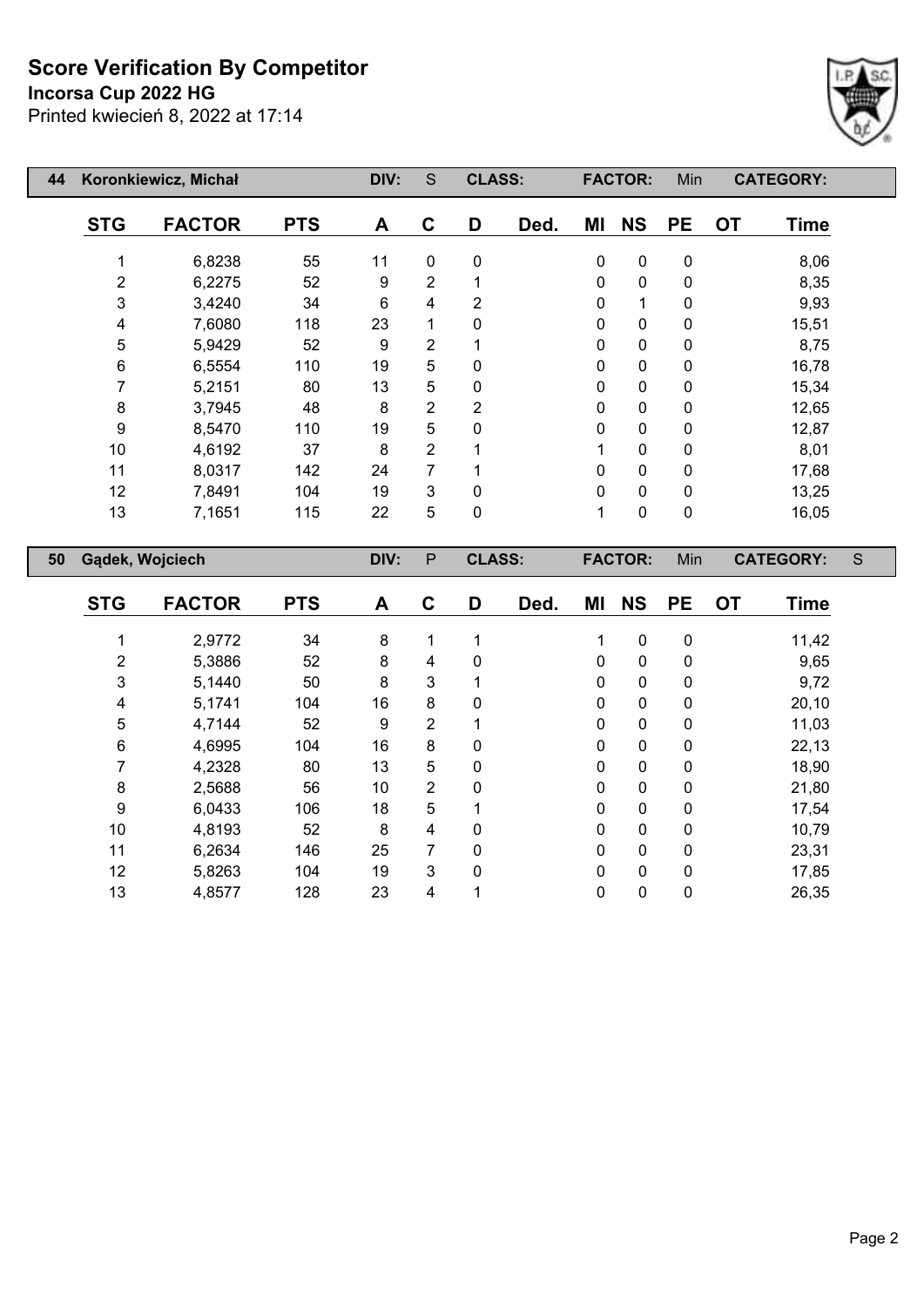**Incorsa Cup 2022 HG**



| 51 |                 | Čwikowski, Hubert |            |      | PO | <b>CLASS:</b>  |      |             | <b>FACTOR:</b> | Min         |           | <b>CATEGORY:</b> |
|----|-----------------|-------------------|------------|------|----|----------------|------|-------------|----------------|-------------|-----------|------------------|
|    | <b>STG</b>      | <b>FACTOR</b>     | <b>PTS</b> | A    | C  | D              | Ded. | ΜI          | <b>NS</b>      | <b>PE</b>   | <b>OT</b> | <b>Time</b>      |
|    |                 | 5,0790            | 45         | 7    | 3  | 1              |      | $\pmb{0}$   | 0              | $\pmb{0}$   |           | 8,86             |
|    | 2               | 6,4965            | 56         | 10   | 2  | $\mathbf{0}$   |      | $\mathbf 0$ | 0              | $\pmb{0}$   |           | 8,62             |
|    | 3               | 5,6805            | 48         | 6    | 6  | 0              |      | $\mathbf 0$ | 0              | 0           |           | 8,45             |
|    | 4               | 5,9395            | 104        | 17   | 6  |                |      | $\mathbf 0$ | 0              | 0           |           | 17,51            |
|    | 5               | 6,3636            | 56         | 10   | 2  | $\Omega$       |      | $\mathbf 0$ | 0              | 0           |           | 8,80             |
|    | 6               | 6,0533            | 100        | 15   | 8  |                |      | 0           | 0              | 0           |           | 16,52            |
|    |                 | 5,1833            | 82         | 14   | 4  | 0              |      | 0           | 0              | $\mathbf 0$ |           | 15,82            |
|    | 8               | 5,5449            | 58         | 11   | 1  | 0              |      | 0           | 0              | $\mathbf 0$ |           | 10,46            |
|    | 9               | 7,9537            | 110        | 19   | 5  | 0              |      | 0           | 0              | $\mathbf 0$ |           | 13,83            |
|    | 10              | 5,9226            | 52         | 8    | 4  | 0              |      | 0           | 0              | 0           |           | 8,78             |
|    | 11              | 8,1609            | 142        | 25   | 5  | $\overline{2}$ |      | $\mathbf 0$ | 0              | 0           |           | 17,40            |
|    | 12              | 6,0049            | 98         | 16   | 6  | 0              |      | 0           | 0              | 0           |           | 16,32            |
|    | 13              | 7,1661            | 132        | 24   | 4  | $\mathbf 0$    |      | 0           | 0              | 0           |           | 18,42            |
| 54 | Sadłoń, Bartosz |                   |            | DIV: | PO | <b>CLASS:</b>  |      |             | <b>FACTOR:</b> | Min         |           | <b>CATEGORY:</b> |

| <b>STG</b> | <b>FACTOR</b> | <b>PTS</b> | A  | C              | D            | Ded. | ΜI             | <b>NS</b>   | <b>PE</b>    | <b>OT</b> | <b>Time</b> |
|------------|---------------|------------|----|----------------|--------------|------|----------------|-------------|--------------|-----------|-------------|
|            | 6,7688        | 53         | 10 | 1              | 0            |      | 0              | 0           | 0            |           | 7,83        |
| 2          | 6,2992        | 56         | 10 | $\overline{2}$ | 0            |      | 0              | 0           | 0            |           | 8,89        |
| 3          | 5,5437        | 52         | 8  | 4              | 0            |      | $\Omega$       | 0           | 0            |           | 9,38        |
| 4          | 6,6980        | 114        | 21 | 3              | 0            |      | 0              | 0           | 0            |           | 17,02       |
| 5          | 6,4147        | 56         | 10 | $\overline{2}$ | 0            |      | $\Omega$       | 0           | 0            |           | 8,73        |
| 6          | 5,5785        | 108        | 19 | 4              | 1            |      | 0              | 0           | $\mathbf{0}$ |           | 19,36       |
| 7          | 5,4233        | 82         | 14 | 4              | 0            |      | 0              | 0           | 0            |           | 15,12       |
| 8          | 4,9153        | 58         | 11 | 1              | 0            |      | 0              | $\mathbf 0$ | $\mathbf{0}$ |           | 11,80       |
| 9          | 3,8050        | 64         | 15 | 6              |              |      | $\overline{2}$ | $\mathbf 0$ |              |           | 16,82       |
| 10         | 6,0280        | 56         | 10 | $\overline{2}$ | $\mathbf{0}$ |      | $\Omega$       | 0           | $\mathbf{0}$ |           | 9,29        |
| 11         | 7,3357        | 144        | 24 | 8              | 0            |      | 0              | 0           | $\mathbf{0}$ |           | 19,63       |
| 12         | 5,5698        | 87         | 17 | 4              | $\mathbf{0}$ |      | 1              | 0           | $\Omega$     |           | 15,62       |
| 13         | 6,2112        | 130        | 23 | 5              | 0            |      | 0              | 0           | 0            |           | 20,93       |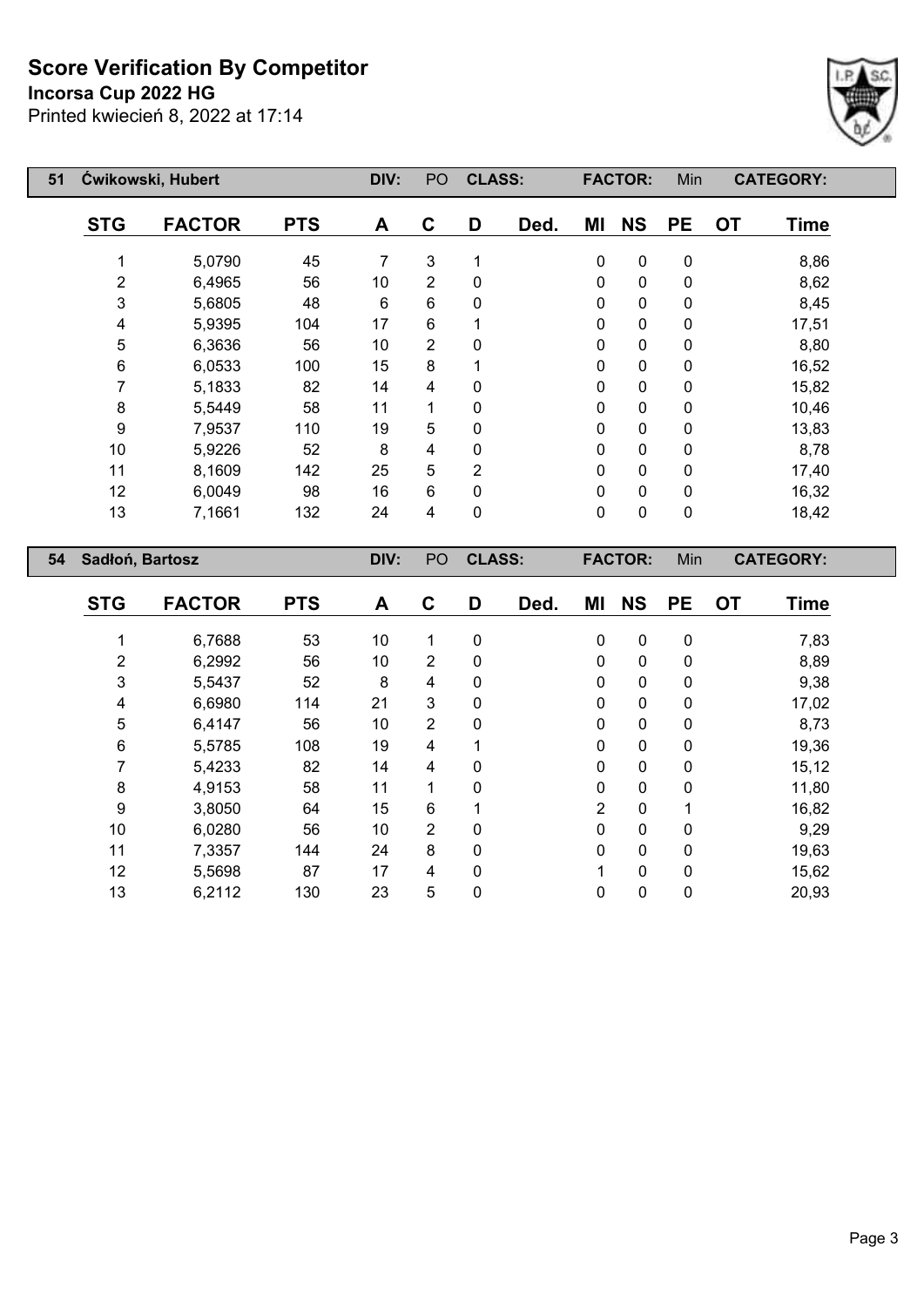**Incorsa Cup 2022 HG**



| 58 | Gardian, Michal |               |            | DIV: | PO             | <b>CLASS:</b> |      |             | <b>FACTOR:</b> | Min         | <b>CATEGORY:</b> |             |
|----|-----------------|---------------|------------|------|----------------|---------------|------|-------------|----------------|-------------|------------------|-------------|
|    | <b>STG</b>      | <b>FACTOR</b> | <b>PTS</b> | A    | C              | D             | Ded. | ΜI          | <b>NS</b>      | <b>PE</b>   | <b>OT</b>        | <b>Time</b> |
|    |                 | 6,7550        | 51         | 9    | $\overline{2}$ | 0             |      | $\pmb{0}$   | 0              | $\pmb{0}$   |                  | 7,55        |
|    | 2               | 7,3604        | 58         | 11   | 1              | 0             |      | $\mathbf 0$ | 0              | $\mathbf 0$ |                  | 7,88        |
|    | 3               | 6,4442        | 56         | 10   | $\overline{2}$ | 0             |      | $\mathbf 0$ | 0              | 0           |                  | 8,69        |
|    | 4               | 5,5879        | 96         | 14   | 8              | 2             |      | 0           | 0              | 0           |                  | 17,18       |
|    | 5               | 6,7146        | 56         | 10   | $\overline{2}$ | 0             |      | 0           | 0              | 0           |                  | 8,34        |
|    | 6               | 7,2924        | 108        | 18   | $6\phantom{1}$ | 0             |      | 0           | 0              | $\pmb{0}$   |                  | 14,81       |
|    | 7               | 5,7348        | 80         | 13   | 5              | 0             |      | 0           | 0              | 0           |                  | 13,95       |
|    | 8               | 6,1644        | 54         | 10   | 1              |               |      | 0           | 0              | 0           |                  | 8,76        |
|    | 9               | 7,1952        | 108        | 18   | 6              | 0             |      | 0           | 0              | $\mathbf 0$ |                  | 15,01       |
|    | 10              | 7,2524        | 52         | 9    | 2              |               |      | 0           | 0              | 0           |                  | 7,17        |
|    | 11              | 5,2462        | 130        | 18   | 13             |               |      | 0           | 0              | 0           |                  | 24,78       |
|    | 12              | 5,6921        | 88         | 12   | 9              |               |      | 0           | 0              | 0           |                  | 15,46       |
|    | 13              | 5,7301        | 124        | 20   | 8              | 0             |      | 0           | 0              | $\pmb{0}$   |                  | 21,64       |
|    |                 |               |            |      | S              |               |      |             |                |             |                  |             |
| 62 | Gdela, Gabriela |               |            | DIV: |                | <b>CLASS:</b> |      |             | <b>FACTOR:</b> | Min         | <b>CATEGORY:</b> | L           |
|    | <b>STG</b>      | <b>FACTOR</b> | <b>PTS</b> | A    | C              | D             | Ded. | ΜI          | <b>NS</b>      | <b>PE</b>   | <b>OT</b>        | Time        |

| 51 G | <b>FAVIUR</b> | r i ə | $\mathbf{A}$ | v              | ע              | veu. | <b>IVII</b>  | UJ.          | rc. | VI. | гше   |
|------|---------------|-------|--------------|----------------|----------------|------|--------------|--------------|-----|-----|-------|
|      |               |       |              |                |                |      |              |              |     |     |       |
|      | 4,6314        | 49    | 8            | 3              | 0              |      | 0            | 0            | 0   |     | 10,58 |
| 2    | 4,1420        | 56    | 10           | $\overline{2}$ | 0              |      | $\mathbf{0}$ | 0            | 0   |     | 13,52 |
| 3    | 4,2320        | 54    | 10           | 1              |                |      | 0            | 0            | 0   |     | 12,76 |
| 4    | 4,9383        | 104   | 16           | 8              | 0              |      | 0            | 0            | 0   |     | 21,06 |
| 5    | 4,6198        | 48    | 6            | 6              | 0              |      | $\mathbf{0}$ | $\mathbf{0}$ | 0   |     | 10,39 |
| 6    | 3,9625        | 93    | 19           | $\overline{2}$ | $\overline{2}$ |      |              | 0            | 0   |     | 23,47 |
|      | 3,6935        | 67    | 14           | $\overline{2}$ |                |      |              | 0            | 0   |     | 18,14 |
| 8    | 3,1802        | 54    | 9            | 3              | 0              |      | $\mathbf{0}$ | $\mathbf{0}$ | 0   |     | 16,98 |
| 9    | 6,1981        | 112   | 20           | 4              | 0              |      | 0            | 0            | 0   |     | 18,07 |
| 10   | 4,5340        | 54    | 9            | 3              | 0              |      | 0            | 0            | 0   |     | 11,91 |
| 11   | 5,9701        | 148   | 26           | 6              | 0              |      | $\mathbf{0}$ | 0            | 0   |     | 24,79 |
| 12   | 5,7276        | 98    | 17           | 4              |                |      | 0            | 0            | 0   |     | 17,11 |
| 13   | 3,4594        | 107   | 20           | 5              | $\overline{2}$ |      |              | 0            | 0   |     | 30,93 |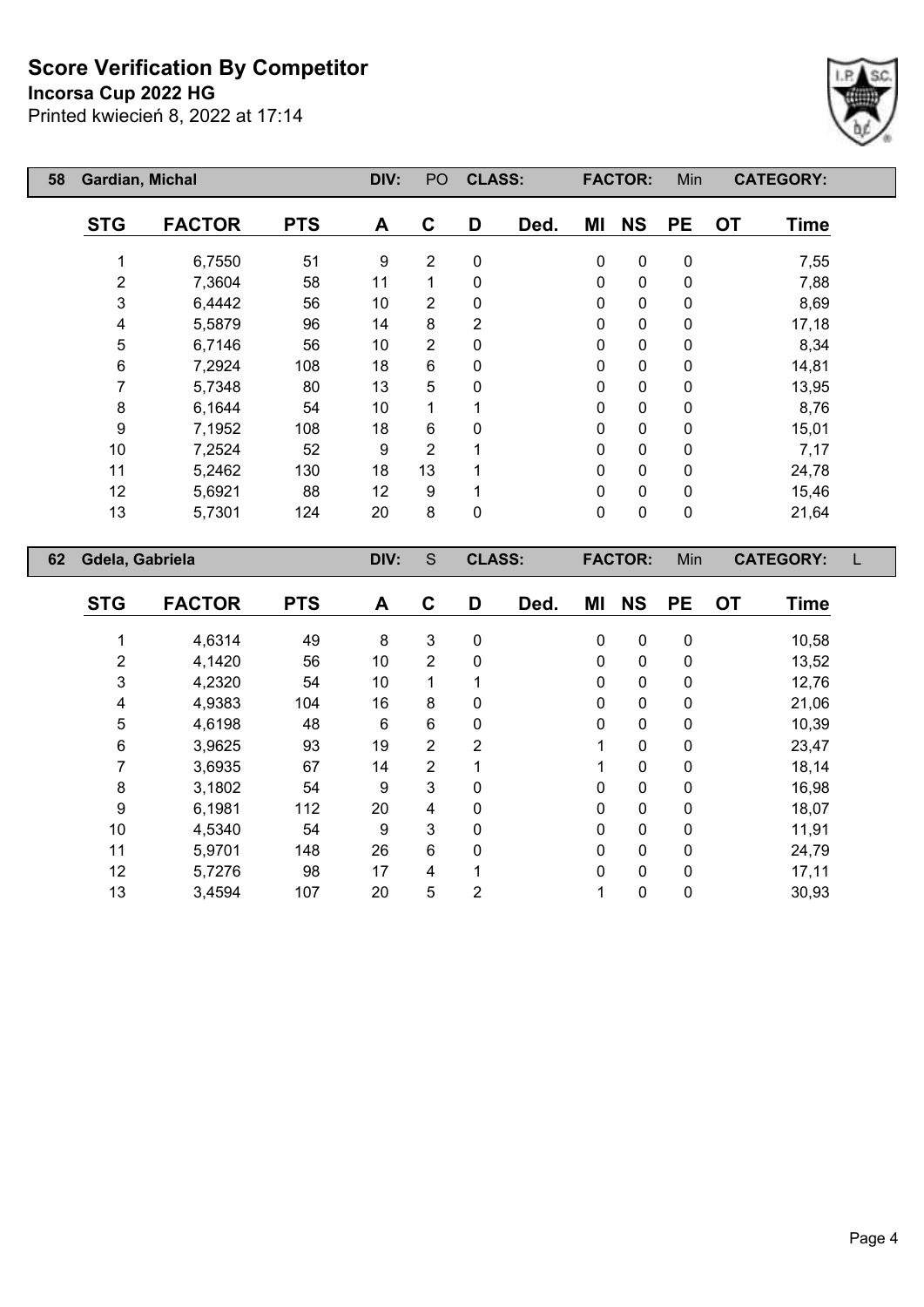**Incorsa Cup 2022 HG**



| 63 |                     | Rożyński, Michał       |            | DIV:           | PO             | <b>CLASS:</b>  |      |    | <b>FACTOR:</b>         | Min                    |           | <b>CATEGORY:</b> |   |
|----|---------------------|------------------------|------------|----------------|----------------|----------------|------|----|------------------------|------------------------|-----------|------------------|---|
|    | <b>STG</b>          | <b>FACTOR</b>          | <b>PTS</b> | A              | $\mathbf C$    | D              | Ded. | MI | <b>NS</b>              | <b>PE</b>              | <b>OT</b> | <b>Time</b>      |   |
|    | 1                   | 3,9629                 | 47         | 7              | 4              | $\pmb{0}$      |      | 0  | $\pmb{0}$              | $\pmb{0}$              |           | 11,86            |   |
|    | $\boldsymbol{2}$    | 5,2731                 | 56         | 10             | $\overline{2}$ | $\pmb{0}$      |      | 0  | $\pmb{0}$              | $\pmb{0}$              |           | 10,62            |   |
|    | 3                   | 4,2910                 | 46         | $\overline{7}$ | 3              | $\overline{2}$ |      | 0  | $\mathbf 0$            | $\pmb{0}$              |           | 10,72            |   |
|    | 4                   | 3,5744                 | 85         | 13             | 10             | 0              |      | 1  | $\mathbf 0$            | 0                      |           | 23,78            |   |
|    | 5                   | 6,1506                 | 58         | 11             | 1              | 0              |      | 0  | $\pmb{0}$              | 0                      |           | 9,43             |   |
|    | $\,6$               | 4,7279                 | 106        | 17             | 7              | 0              |      | 0  | $\pmb{0}$              | $\pmb{0}$              |           | 22,42            |   |
|    | $\overline{7}$      | 3,4759                 | 78         | 13             | 4              | 1              |      | 0  | $\pmb{0}$              | $\pmb{0}$              |           | 22,44            |   |
|    | $\bf 8$             | 2,4424                 | 35         | 7              | 3              | 1              |      | 1  | $\pmb{0}$              | 0                      |           | 14,33            |   |
|    | 9                   | 6,1159                 | 114        | 21             | 3              | 0              |      | 0  | $\pmb{0}$              | $\pmb{0}$              |           | 18,64            |   |
|    | 10                  | 4,2845                 | 50         | 8              | 3              | $\mathbf 1$    |      | 0  | $\mathbf 0$            | $\pmb{0}$              |           | 11,67            |   |
|    | 11                  | 5,5086                 | 150        | 27             | 5              | 0              |      | 0  | $\pmb{0}$              | $\pmb{0}$              |           | 27,23            |   |
|    | 12                  | 4,8548                 | 102        | 18             | 4              | $\pmb{0}$      |      | 0  | $\pmb{0}$              | $\pmb{0}$              |           | 21,01            |   |
|    | 13                  | 5,7046                 | 134        | 25             | 3              | $\pmb{0}$      |      | 0  | $\pmb{0}$              | $\pmb{0}$              |           | 23,49            |   |
|    |                     |                        |            |                |                |                |      |    |                        |                        |           |                  |   |
|    |                     |                        |            |                |                |                |      |    |                        |                        |           |                  |   |
| 72 |                     | Kaczmarczyk, Sebastian |            | DIV:           | P              | <b>CLASS:</b>  |      |    | <b>FACTOR:</b>         | Min                    |           | <b>CATEGORY:</b> | J |
|    | <b>STG</b>          | <b>FACTOR</b>          | <b>PTS</b> | A              | $\mathbf C$    | D              | Ded. | MI | <b>NS</b>              | <b>PE</b>              | <b>OT</b> | <b>Time</b>      |   |
|    | 1                   | 0,0000                 |            | $\pmb{0}$      | 0              | $\pmb{0}$      |      | 0  |                        |                        |           |                  |   |
|    |                     | 0,0000                 | 25<br>0    | 0              | 0              | $\pmb{0}$      |      | 0  | $\pmb{0}$<br>$\pmb{0}$ | $\pmb{0}$<br>$\pmb{0}$ |           | 0,00<br>0,00     |   |
|    | $\overline{c}$<br>3 | 0,0000                 | 0          | 0              | 0              | 0              |      | 0  | $\pmb{0}$              | $\pmb{0}$              |           | 0,00             |   |
|    | 4                   | 0,0000                 | 0          | $\mathbf 0$    | 0              | 0              |      | 0  | $\mathbf 0$            | $\pmb{0}$              |           | 0,00             |   |
|    | 5                   | 0,0000                 | 20         | 0              | 0              | $\pmb{0}$      |      | 0  | $\pmb{0}$              | 0                      |           | 0,00             |   |
|    | $\,6$               | 0,0000                 | 20         | $\mathbf 0$    | 0              | $\pmb{0}$      |      | 0  | $\pmb{0}$              | $\pmb{0}$              |           | 0,00             |   |
|    | $\overline{7}$      | 0,0000                 | 10         | 0              | 0              | 0              |      | 0  | $\pmb{0}$              | $\pmb{0}$              |           | 0,00             |   |
|    | 8                   | 0,0000                 | 20         | 0              | 0              | 0              |      | 0  | $\pmb{0}$              | 0                      |           | 0,00             |   |
|    | $\boldsymbol{9}$    | 0,0000                 | $\pmb{0}$  | 0              | 0              | $\pmb{0}$      |      | 0  | $\pmb{0}$              | $\pmb{0}$              |           | 0,00             |   |
|    | 10                  | 0,0000                 | 0          | 0              | 0              | 0              |      | 0  | $\pmb{0}$              | $\pmb{0}$              |           | 0,00             |   |
|    | 11                  | 0,0000                 | 0          | $\mathbf 0$    | 0              | 0              |      | 0  | $\pmb{0}$              | 0                      |           | 0,00             |   |
|    | 12                  | 0,0000                 | 10         | $\mathbf 0$    | 0              | 0              |      | 0  | $\pmb{0}$              | 0                      |           | 0,00             |   |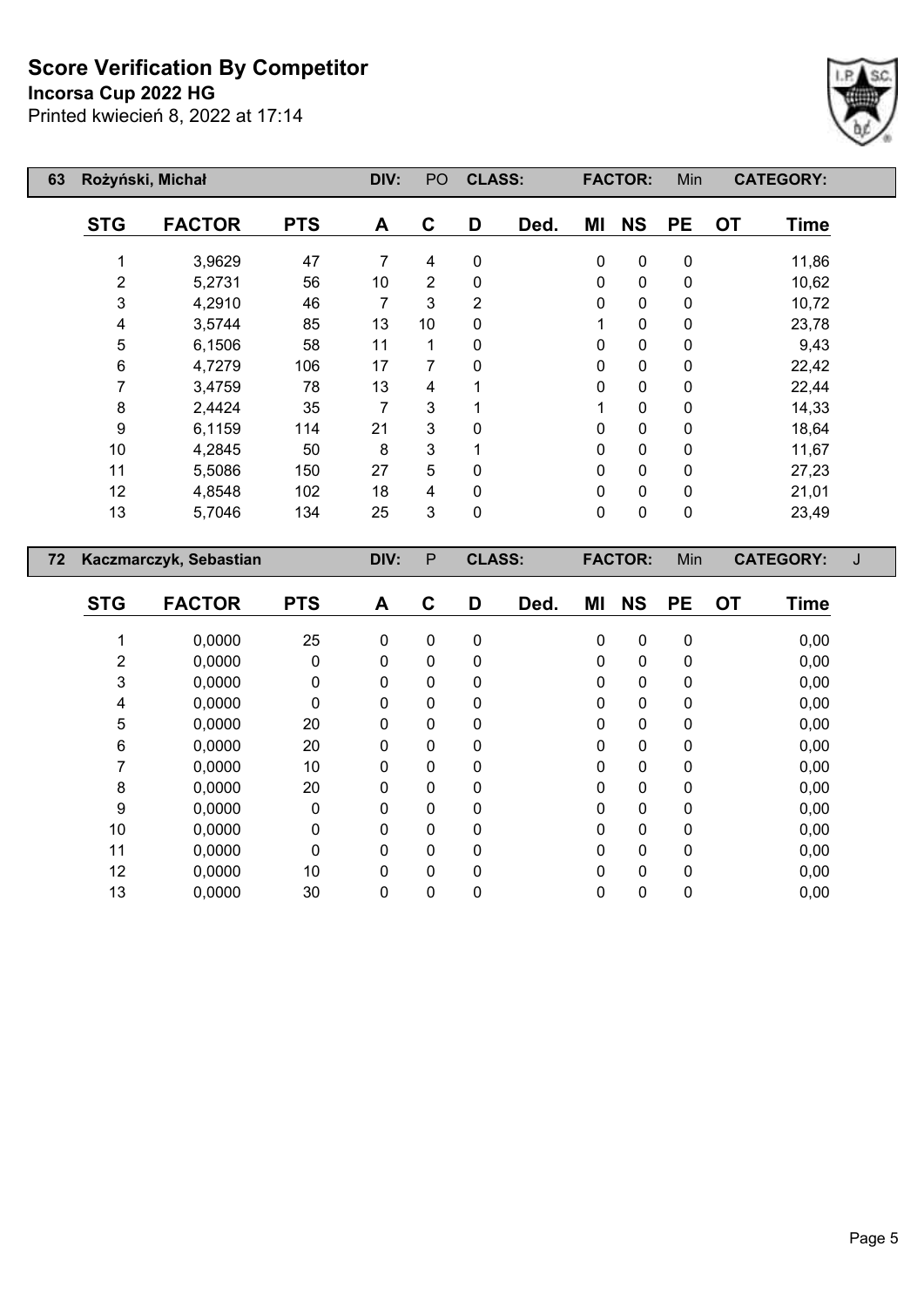**Incorsa Cup 2022 HG**

Printed kwiecień 8, 2022 at 17:14



| 78 | Duda, Mariusz   |               |            |      | $\mathsf{P}$   | <b>CLASS:</b>  |      |           | <b>FACTOR:</b> | Min       |           | <b>CATEGORY:</b> | S |
|----|-----------------|---------------|------------|------|----------------|----------------|------|-----------|----------------|-----------|-----------|------------------|---|
|    | <b>STG</b>      | <b>FACTOR</b> | <b>PTS</b> | A    | C              | D              | Ded. | MI        | <b>NS</b>      | <b>PE</b> | <b>OT</b> | <b>Time</b>      |   |
|    | 1               | 4,0508        | 51         | 10   | 0              | 1              |      | $\pmb{0}$ | 0              | $\pmb{0}$ |           | 12,59            |   |
|    | 2               | 3,4360        | 29         | 5    | 4              | $\overline{2}$ |      | 1         | 0              | $\pmb{0}$ |           | 8,44             |   |
|    | 3               | 4,2194        | 50         | 7    | 5              | 0              |      | 0         | 0              | $\pmb{0}$ |           | 11,85            |   |
|    | 4               | 4,5923        | 98         | 14   | 9              |                |      | 0         | 0              | $\pmb{0}$ |           | 21,34            |   |
|    | 5               | 3,5529        | 48         | 6    | $6\phantom{1}$ | 0              |      | 0         | $\pmb{0}$      | 0         |           | 13,51            |   |
|    | 6               | 4,5521        | 93         | 17   | 6              | 0              |      |           | 0              | 0         |           | 20,43            |   |
|    | 7               | 2,9895        | 60         | 7    | 7              | 4              |      | 0         | 0              | 0         |           | 20,07            |   |
|    | 8               | 1,9383        | 54         | 9    | 3              | 0              |      | 0         | 0              | 0         |           | 27,86            |   |
|    | 9               | 5,3751        | 96         | 13   | 10             |                |      | 0         | 0              | 0         |           | 17,86            |   |
|    | 10              | 4,9477        | 52         | 8    | 4              | 0              |      | 0         | 0              | $\pmb{0}$ |           | 10,51            |   |
|    | 11              | 4,2614        | 105        | 12   | 18             |                |      |           | 0              | $\pmb{0}$ |           | 24,64            |   |
|    | 12              | 4,2972        | 96         | 15   | 7              | 0              |      | 0         | $\pmb{0}$      | 0         |           | 22,34            |   |
|    | 13              | 4,6562        | 130        | 24   | 3              | 1              |      | $\pmb{0}$ | $\pmb{0}$      | $\pmb{0}$ |           | 27,92            |   |
| 82 | Goslicki, Rafał |               |            | DIV: | $\mathsf{C}$   | <b>CLASS:</b>  |      |           | <b>FACTOR:</b> | Min       |           | <b>CATEGORY:</b> |   |
|    | <b>STG</b>      | <b>FACTOR</b> | <b>PTS</b> | A    | C              | D              | Ded. | ΜI        | <b>NS</b>      | <b>PE</b> | <b>OT</b> | <b>Time</b>      |   |
|    |                 | 0,0000        | 25         | 0    | 0              | 0              |      | 0         | 0              | $\pmb{0}$ |           | 0,00             |   |
|    | $\overline{2}$  | 0,0000        | 0          | 0    | $\Omega$       | 0              |      | 0         | 0              | 0         |           | 0,00             |   |

 0,0000 0 0 0 0 0 0 0 0,00 0,0000 0 0 0 0 0 0 0 0,00 0,0000 20 0 0 0 0 0 0 0,00 0,0000 20 0 0 0 0 0 0 0,00 0,0000 10 0 0 0 0 0 0 0,00 0,0000 20 0 0 0 0 0 0 0,00 0,0000 0 0 0 0 0 0 0 0,00 0,0000 0 0 0 0 0 0 0 0,00 0,0000 0 0 0 0 0 0 0 0,00 0,0000 10 0 0 0 0 0 0 0,00 0,0000 30 0 0 0 0 0 0 0,00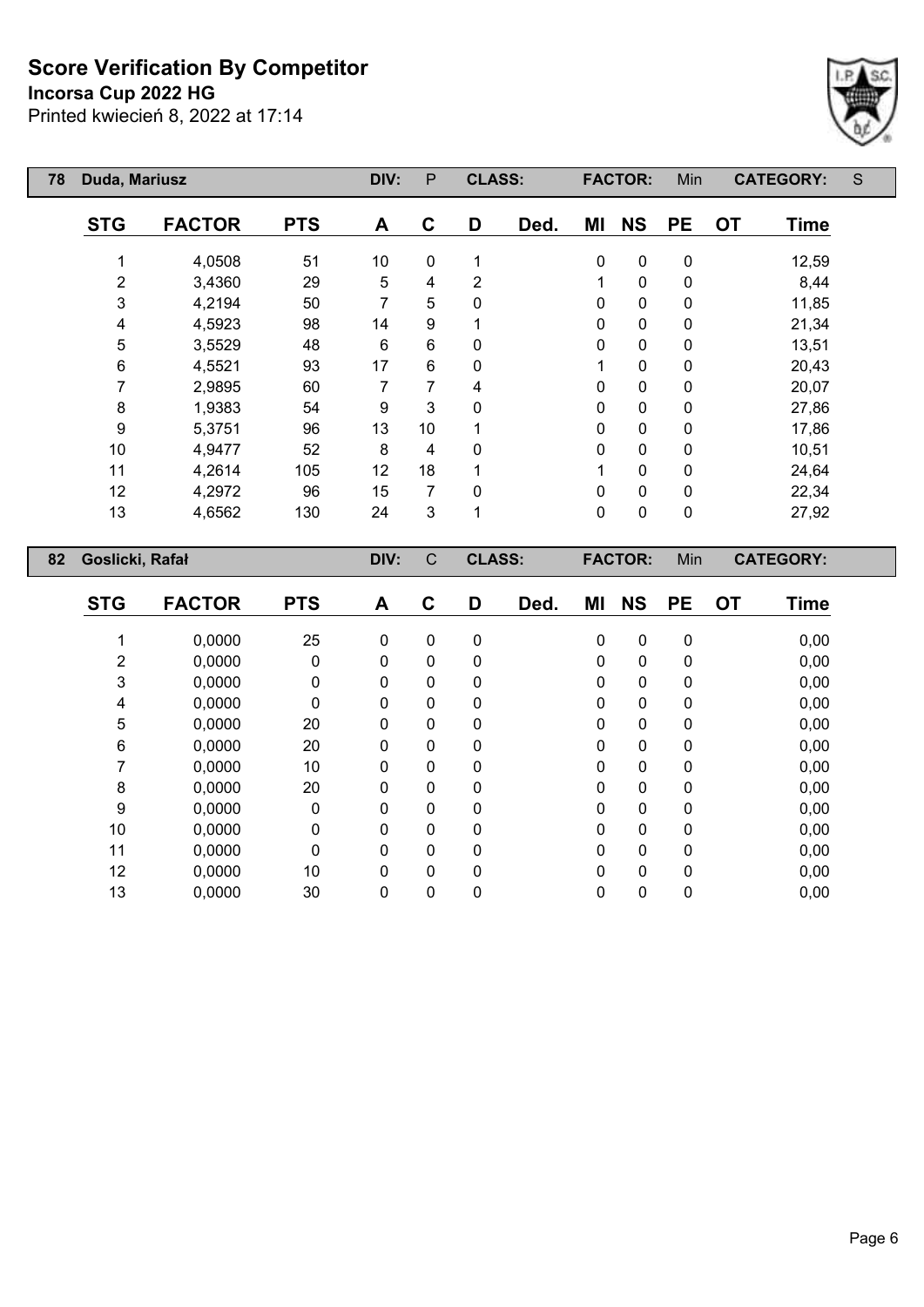**Incorsa Cup 2022 HG**

Printed kwiecień 8, 2022 at 17:14



| 84 |                  | Koleśnikowski, Piotr |            | DIV:             | $\mathsf{P}$ | <b>CLASS:</b> |      |           | <b>FACTOR:</b> | Min         |           | <b>CATEGORY:</b> |   |
|----|------------------|----------------------|------------|------------------|--------------|---------------|------|-----------|----------------|-------------|-----------|------------------|---|
|    | <b>STG</b>       | <b>FACTOR</b>        | <b>PTS</b> | A                | $\mathbf C$  | D             | Ded. | MI        | <b>NS</b>      | <b>PE</b>   | <b>OT</b> | <b>Time</b>      |   |
|    | 1                | 0,0000               | 25         | $\pmb{0}$        | $\pmb{0}$    | 0             |      | $\pmb{0}$ | $\pmb{0}$      | $\pmb{0}$   |           | 0,00             |   |
|    | 2                | 0,0000               | 0          | 0                | $\mathbf 0$  | 0             |      | 0         | $\mathbf 0$    | $\mathbf 0$ |           | 0,00             |   |
|    | 3                | 0,0000               | 0          | 0                | 0            | 0             |      | 0         | 0              | 0           |           | 0,00             |   |
|    | 4                | 0,0000               | 0          | 0                | 0            | 0             |      | 0         | $\mathbf 0$    | 0           |           | 0,00             |   |
|    | 5                | 0,0000               | 20         | 0                | 0            | 0             |      | 0         | $\mathbf 0$    | $\pmb{0}$   |           | 0,00             |   |
|    | 6                | 0,0000               | 20         | 0                | 0            | 0             |      | 0         | $\mathbf 0$    | 0           |           | 0,00             |   |
|    | 7                | 0,0000               | 10         | 0                | 0            | 0             |      | 0         | 0              | 0           |           | 0,00             |   |
|    | 8                | 0,0000               | 20         | 0                | 0            | 0             |      | 0         | $\mathbf 0$    | $\pmb{0}$   |           | 0,00             |   |
|    | $\boldsymbol{9}$ | 0,0000               | $\pmb{0}$  | 0                | 0            | 0             |      | 0         | $\mathbf 0$    | 0           |           | 0,00             |   |
|    | 10               | 0,0000               | 0          | 0                | 0            | 0             |      | 0         | $\mathbf 0$    | $\mathbf 0$ |           | 0,00             |   |
|    | 11               | 0,0000               | 0          | 0                | 0            | 0             |      | 0         | $\mathbf 0$    | 0           |           | 0,00             |   |
|    | 12               | 0,0000               | 10         | 0                | 0            | 0             |      | 0         | 0              | 0           |           | 0,00             |   |
|    | 13               | 0,0000               | 30         | 0                | 0            | 0             |      | 0         | $\mathbf 0$    | $\mathbf 0$ |           | 0,00             |   |
|    |                  |                      |            |                  |              |               |      |           |                |             |           |                  |   |
|    |                  |                      |            |                  |              |               |      |           |                |             |           |                  |   |
| 91 |                  | Kornijczuk, Andrzej  |            | DIV:             | $\mathbf S$  | <b>CLASS:</b> |      |           | <b>FACTOR:</b> | Min         |           | <b>CATEGORY:</b> | S |
|    | <b>STG</b>       | <b>FACTOR</b>        | <b>PTS</b> | $\blacktriangle$ | $\mathbf C$  | D             | Ded. | MI        | <b>NS</b>      | <b>PE</b>   | <b>OT</b> | <b>Time</b>      |   |
|    | 1                | 0,0000               | 25         | $\pmb{0}$        | $\pmb{0}$    | $\pmb{0}$     |      | 0         | 0              | 0           |           | 0,00             |   |
|    | 2                | 0,0000               | 0          | 0                | $\mathbf 0$  | 0             |      | 0         | 0              | $\pmb{0}$   |           | 0,00             |   |
|    | 3                | 0,0000               | 0          | 0                | 0            | 0             |      | 0         | 0              | 0           |           | 0,00             |   |
|    | 4                | 0,0000               | 0          | 0                | 0            | 0             |      | 0         | 0              | 0           |           | 0,00             |   |
|    | 5                | 0,0000               | 20         | 0                | 0            | 0             |      | 0         | $\mathbf 0$    | 0           |           | 0,00             |   |
|    | 6                | 0,0000               | 20         | 0                | 0            | 0             |      | 0         | 0              | 0           |           | 0,00             |   |
|    | $\overline{7}$   | 0,0000               | 10         | 0                | 0            | 0             |      | 0         | $\mathbf 0$    | $\mathbf 0$ |           | 0,00             |   |
|    | 8                | 0,0000               | 20         | 0                | 0            | 0             |      | 0         | $\mathbf 0$    | 0           |           | 0,00             |   |
|    | 9                | 0,0000               | 0          | 0                | 0            | 0             |      | 0         | 0              | 0           |           | 0,00             |   |
|    | 10               | 0,0000<br>0,0000     | 0          | 0                | 0            | 0             |      | 0         | $\mathbf 0$    | 0           |           | 0,00<br>0,00     |   |

 0,0000 10 0 0 0 0 0 0 0,00 0,0000 30 0 0 0 0 0 0 0,00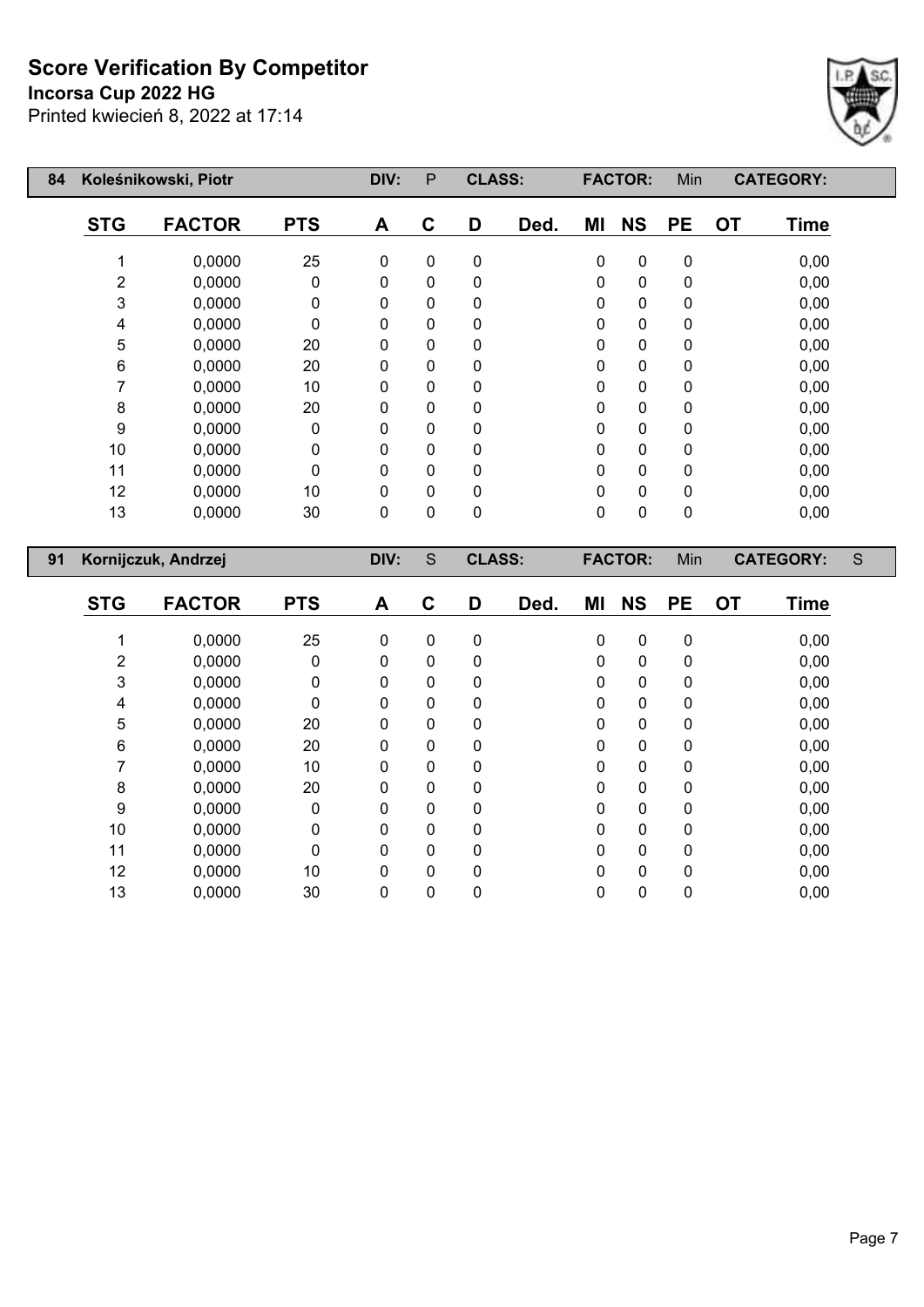**Incorsa Cup 2022 HG**

Printed kwiecień 8, 2022 at 17:14



| 94 | <b>BEREZOWSKI, PAWEŁ</b> |                           | DIV:       | P     | <b>CLASS:</b>  |                |      | <b>FACTOR:</b> | Min            |           | <b>CATEGORY:</b> | SS               |  |
|----|--------------------------|---------------------------|------------|-------|----------------|----------------|------|----------------|----------------|-----------|------------------|------------------|--|
|    | <b>STG</b>               | <b>FACTOR</b>             | <b>PTS</b> | A     | $\mathbf C$    | D              | Ded. | ΜI             | <b>NS</b>      | <b>PE</b> | <b>OT</b>        | Time             |  |
|    | 1                        | 4,1129                    | 51         | 10    | $\mathbf 0$    | 1              |      | $\pmb{0}$      | $\mathbf 0$    | $\pmb{0}$ |                  | 12,40            |  |
|    | 2                        | 4,3796                    | 48         | $\,6$ | $\,6$          | 0              |      | $\mathbf 0$    | 0              | $\pmb{0}$ |                  | 10,96            |  |
|    | 3                        | 3,4976                    | 44         | 5     | 6              | 1              |      | $\mathbf{0}$   | $\pmb{0}$      | $\pmb{0}$ |                  | 12,58            |  |
|    | 4                        | 3,9740                    | 104        | 17    | 6              | 1              |      | $\pmb{0}$      | $\pmb{0}$      | $\pmb{0}$ |                  | 26,17            |  |
|    | 5                        | 3,1653                    | 54         | 10    | 1              | 1              |      | 0              | $\pmb{0}$      | 0         |                  | 17,06            |  |
|    | 6                        | 3,9730                    | 100        | 14    | 10             | 0              |      | $\mathbf 0$    | $\pmb{0}$      | $\pmb{0}$ |                  | 25,17            |  |
|    | 7                        | 3,2908                    | 80         | 13    | 5              | 0              |      | $\pmb{0}$      | $\pmb{0}$      | $\pmb{0}$ |                  | 24,31            |  |
|    | 8                        | 1,8440                    | 52         | 9     | $\overline{2}$ | 1              |      | $\mathbf 0$    | $\pmb{0}$      | 0         |                  | 28,20            |  |
|    | 9                        | 4,9197                    | 98         | 14    | 9              | 1              |      | $\mathbf 0$    | $\pmb{0}$      | $\pmb{0}$ |                  | 19,92            |  |
|    | $10$                     | 4,1507                    | 54         | 9     | 3              | 0              |      | $\mathbf 0$    | $\pmb{0}$      | $\pmb{0}$ |                  | 13,01            |  |
|    | 11                       | 4,5048                    | 136        | 22    | 8              | $\overline{2}$ |      | 0              | $\pmb{0}$      | 0         |                  | 30,19            |  |
|    | 12                       | 4,7667                    | 94         | 14    | 8              | $\mathbf 0$    |      | $\mathbf 0$    | $\pmb{0}$      | $\pmb{0}$ |                  | 19,72            |  |
|    | 13                       | 4,0411                    | 122        | 20    | $\overline{7}$ | 1              |      | $\mathbf 0$    | $\pmb{0}$      | $\pmb{0}$ |                  | 30,19            |  |
| 95 |                          | <b>Tausiewicz, Marcin</b> |            | DIV:  | $\circ$        | <b>CLASS:</b>  |      |                | <b>FACTOR:</b> | Maj       |                  | <b>CATEGORY:</b> |  |
|    | <b>STG</b>               | <b>FACTOR</b>             | <b>PTS</b> | A     | $\mathbf{C}$   | D              | Ded. | MI             | <b>NS</b>      | <b>PE</b> | <b>OT</b>        | <b>Time</b>      |  |
|    | 1                        | 7,6471                    | 52         | 8     | $\mathsf 3$    | $\mathbf 0$    |      | $\pmb{0}$      | $\pmb{0}$      | $\pmb{0}$ |                  | 6,80             |  |
|    | 2                        | 8,6053                    | 58         | 10    | $\overline{2}$ | $\mathbf 0$    |      | $\mathbf 0$    | $\pmb{0}$      | $\pmb{0}$ |                  | 6,74             |  |
|    | 3                        | 7,6607                    | 56         | 8     | $\overline{4}$ | 0              |      | 0              | $\pmb{0}$      | $\pmb{0}$ |                  | 7,31             |  |
|    | 4                        | 9,0838                    | 116        | 20    | 4              | 0              |      | $\pmb{0}$      | $\pmb{0}$      | $\pmb{0}$ |                  | 12,77            |  |
|    | 5                        | 8,7580                    | 55         | 9     | $\overline{2}$ | 1              |      | $\mathbf 0$    | $\pmb{0}$      | $\pmb{0}$ |                  | 6,28             |  |
|    | 6                        | 8,7025                    | 110        | 16    | $\overline{7}$ | 1              |      | $\mathbf 0$    | 0              | 0         |                  | 12,64            |  |

 7,0518 83 11 7 0 0 0 0 11,77 7,0197 57 9 3 0 0 0 0 8,12 10,1887 108 12 12 0 0 0 0 10,60 8,8456 59 11 1 0 0 0 0 6,67 9,6692 152 26 5 1 0 0 0 15,72 8,6672 106 18 4 0 0 0 0 12,23 6,7532 104 20 6 0 2 0 0 15,40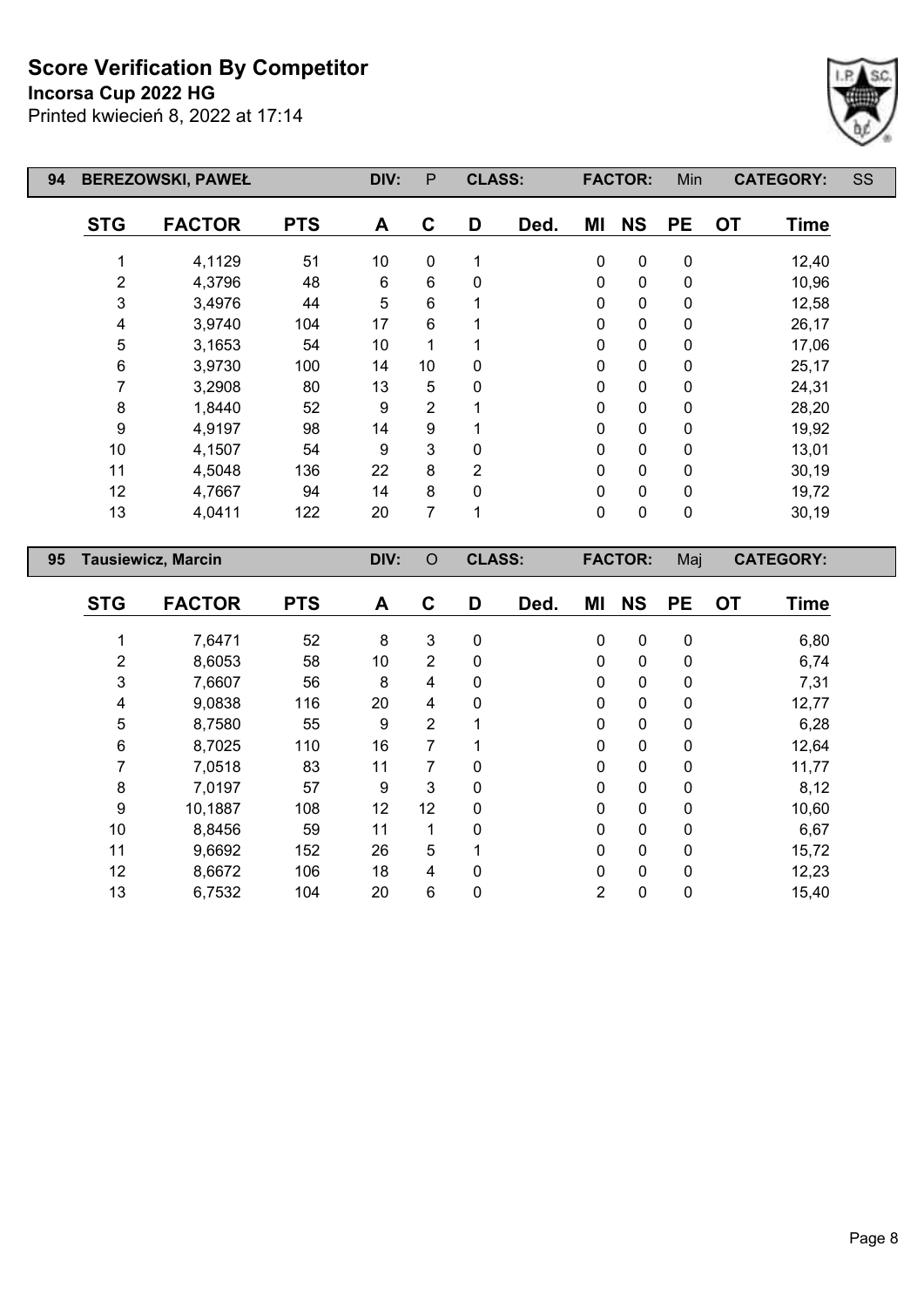**Incorsa Cup 2022 HG**

Printed kwiecień 8, 2022 at 17:14



| 99  | Krupiński, Aleksander  |               |            |                  |                | <b>CLASS:</b>  |      | <b>FACTOR:</b> |             | Min                     | <b>CATEGORY:</b> |             |               |
|-----|------------------------|---------------|------------|------------------|----------------|----------------|------|----------------|-------------|-------------------------|------------------|-------------|---------------|
|     | <b>STG</b>             | <b>FACTOR</b> | <b>PTS</b> | A                | $\mathbf C$    | D              | Ded. | MI             | <b>NS</b>   | <b>PE</b>               | <b>OT</b>        | <b>Time</b> |               |
|     | 1                      | 3,8088        | 47         | 8                | 2              | 1              |      | $\pmb{0}$      | $\pmb{0}$   | $\pmb{0}$               |                  | 12,34       |               |
|     | 2                      | 4,7402        | 52         | 8                | 4              | 0              |      | $\pmb{0}$      | 0           | $\pmb{0}$               |                  | 10,97       |               |
|     | 3                      | 4,7493        | 54         | $\boldsymbol{9}$ | 3              | 0              |      | $\pmb{0}$      | 0           | $\pmb{0}$               |                  | 11,37       |               |
|     | 4                      | 3,8663        | 96         | 13               | 10             | 1              |      | $\pmb{0}$      | $\pmb{0}$   | $\pmb{0}$               |                  | 24,83       |               |
|     | 5                      | 3,4139        | 48         | $\overline{7}$   | 4              | 1              |      | $\mathbf 0$    | 0           | $\pmb{0}$               |                  | 14,06       |               |
|     | 6                      | 3,6336        | 96         | 15               | 6              | 3              |      | 0              | $\pmb{0}$   | $\pmb{0}$               |                  | 26,42       |               |
|     | 7                      | 3,7861        | 80         | 14               | 3              | 1              |      | $\pmb{0}$      | 0           | 0                       |                  | 21,13       |               |
|     | 8                      | 2,7792        | 54         | $\boldsymbol{9}$ | 3              | 0              |      | $\pmb{0}$      | $\pmb{0}$   | 0                       |                  | 19,43       |               |
|     | 9                      | 5,1758        | 106        | 17               | $\overline{7}$ | 0              |      | $\pmb{0}$      | 0           | $\pmb{0}$               |                  | 20,48       |               |
|     | 10                     | 3,6955        | 50         | 8                | 3              | 1              |      | $\mathbf 0$    | $\pmb{0}$   | $\pmb{0}$               |                  | 13,53       |               |
|     | 11                     | 4,8375        | 134        | 21               | 9              | $\overline{2}$ |      | $\mathbf 0$    | 0           | $\pmb{0}$               |                  | 27,70       |               |
|     | 12                     | 4,5519        | 96         | 15               | 7              | 0              |      | 0              | $\pmb{0}$   | $\pmb{0}$               |                  | 21,09       |               |
|     | 13                     | 3,8059        | 120        | 19               | 8              | 1              |      | $\mathbf 0$    | $\pmb{0}$   | $\pmb{0}$               |                  | 31,53       |               |
| 102 | <b>Bismor, Dariusz</b> |               |            | DIV:             | ${\sf P}$      | <b>CLASS:</b>  |      | <b>FACTOR:</b> |             | Min<br><b>CATEGORY:</b> |                  |             | ${\mathsf S}$ |
|     | <b>STG</b>             | <b>FACTOR</b> | <b>PTS</b> | A                | $\mathbf c$    | D              | Ded. | MI             | <b>NS</b>   | <b>PE</b>               | <b>OT</b>        | <b>Time</b> |               |
|     |                        |               |            |                  |                |                |      |                |             |                         |                  |             |               |
|     | 1                      | 0,0000        | 25         | $\mathbf 0$      | $\mathbf 0$    | $\pmb{0}$      |      | $\pmb{0}$      | $\pmb{0}$   | $\pmb{0}$               |                  | 0,00        |               |
|     | 2                      | 0,0000        | 0          | 0                | 0              | 0              |      | 0              | $\pmb{0}$   | 0                       |                  | 0,00        |               |
|     | 3                      | 0,0000        | 0          | $\mathbf 0$      | $\Omega$       | 0              |      | $\mathbf 0$    | $\mathbf 0$ | 0                       |                  | 0,00        |               |
|     | 4                      | 0,0000        | 0          | $\mathbf 0$      | 0              | $\mathbf 0$    |      | $\pmb{0}$      | $\pmb{0}$   | $\pmb{0}$               |                  | 0,00        |               |
|     | 5                      | 0,0000        | 20         | $\mathbf 0$      | 0              | 0              |      | $\pmb{0}$      | $\pmb{0}$   | $\pmb{0}$               |                  | 0,00        |               |
|     | 6                      | 0,0000        | 20         | $\mathbf 0$      | $\Omega$       | 0              |      | $\pmb{0}$      | $\pmb{0}$   | $\pmb{0}$               |                  | 0,00        |               |
|     | 7                      | 0,0000        | 10         | $\mathbf{0}$     | 0              | 0              |      | $\mathbf 0$    | $\mathbf 0$ | $\pmb{0}$               |                  | 0,00        |               |
|     | 8                      | 0,0000        | 20         | $\mathbf 0$      | 0              | 0              |      | $\mathbf 0$    | 0           | 0                       |                  | 0,00        |               |

 0,0000 0 0 0 0 0 0 0 0,00 0,0000 0 0 0 0 0 0 0 0,00 0,0000 0 0 0 0 0 0 0 0,00 0,0000 10 0 0 0 0 0 0 0,00 0,0000 30 0 0 0 0 0 0 0,00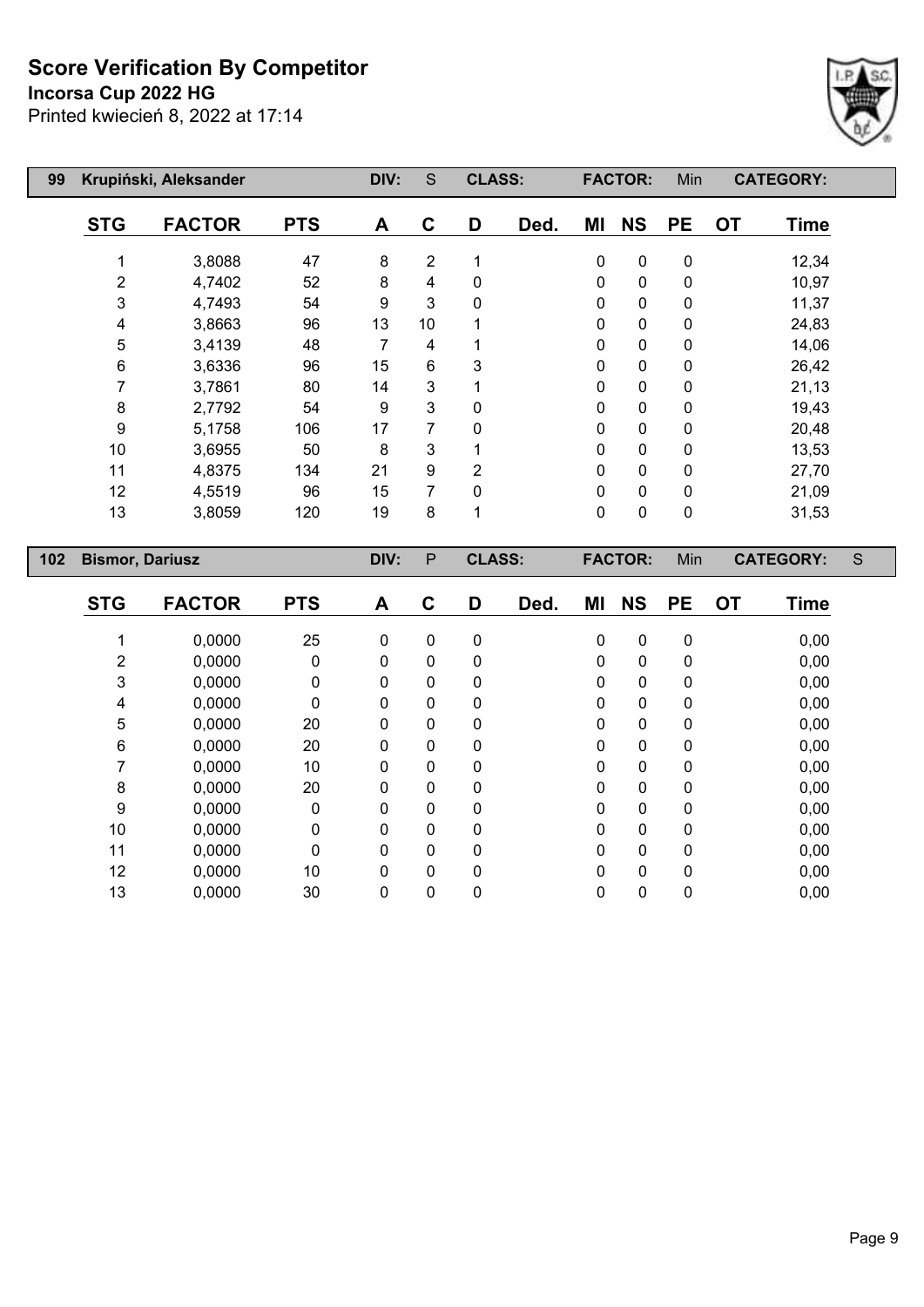**Incorsa Cup 2022 HG**

 $\mathsf{I}$ 



| 110 | Łoziński, Paweł  |               |            |      | P              | <b>CLASS:</b> |      | <b>FACTOR:</b> |                | Min       | <b>CATEGORY:</b> |                  | S |
|-----|------------------|---------------|------------|------|----------------|---------------|------|----------------|----------------|-----------|------------------|------------------|---|
|     | <b>STG</b>       | <b>FACTOR</b> | <b>PTS</b> | A    | C              | D             | Ded. | ΜI             | <b>NS</b>      | <b>PE</b> | <b>OT</b>        | <b>Time</b>      |   |
|     |                  | 3,0844        | 38         | 9    | 1              | $\mathbf 0$   |      | 1              | 0              | 0         |                  | 12,32            |   |
|     | $\overline{2}$   | 5,1040        | 54         | 9    | 3              | $\mathbf{0}$  |      | $\mathbf 0$    | $\pmb{0}$      | 0         |                  | 10,58            |   |
|     | 3                | 4,2137        | 56         | 10   | $\overline{2}$ | 0             |      | 0              | $\pmb{0}$      | 0         |                  | 13,29            |   |
|     | 4                | 4,8475        | 116        | 22   | $\overline{2}$ | $\mathbf{0}$  |      | $\mathbf 0$    | $\pmb{0}$      | 0         |                  | 23,93            |   |
|     | 5                | 4,3580        | 56         | 10   | 2              | $\mathbf{0}$  |      | $\mathbf 0$    | $\mathbf 0$    | 0         |                  | 12,85            |   |
|     | 6                | 4,5066        | 116        | 22   | 2              | $\mathbf{0}$  |      | 0              | $\mathbf 0$    | 0         |                  | 25,74            |   |
|     | 7                | 3,9480        | 82         | 14   | 4              | $\mathbf{0}$  |      | $\mathbf{0}$   | $\mathbf 0$    | 0         |                  | 20,77            |   |
|     | 8                | 3,0139        | 50         | 7    | 5              | $\mathbf{0}$  |      | $\mathbf{0}$   | 0              | 0         |                  | 16,59            |   |
|     | 9                | 5,4001        | 110        | 19   | 5              | $\mathbf{0}$  |      | 0              | 0              | 0         |                  | 20,37            |   |
|     | 10               | 4,0945        | 52         | 9    | 2              |               |      | 0              | 0              | 0         |                  | 12,70            |   |
|     | 11               | 5,5939        | 146        | 25   | 7              | $\mathbf{0}$  |      | $\mathbf 0$    | 0              | 0         |                  | 26,10            |   |
|     | 12               | 5,7637        | 100        | 19   | 1              | 2             |      | 0              | 0              | 0         |                  | 17,35            |   |
|     | 13               | 4,5119        | 116        | 19   | 6              | 3             |      | $\mathbf 0$    | 0              | 0         |                  | 25,71            |   |
| 125 | Kobos, Krzysztof |               |            | DIV: | PO             | <b>CLASS:</b> |      |                | <b>FACTOR:</b> | Min       |                  | <b>CATEGORY:</b> |   |

| <b>STG</b> | <b>FACTOR</b> | <b>PTS</b> | A  | C              | D        | Ded. | ΜI          | <b>NS</b>    | <b>PE</b>    | <b>OT</b> | <b>Time</b> |
|------------|---------------|------------|----|----------------|----------|------|-------------|--------------|--------------|-----------|-------------|
|            | 6,3020        | 53         | 10 | 1              | 0        |      | $\mathbf 0$ | $\mathbf 0$  | $\mathbf 0$  |           | 8,41        |
| 2          | 7,1942        | 60         | 12 | $\mathbf{0}$   | $\Omega$ |      | $\mathbf 0$ | $\mathbf{0}$ | $\mathbf{0}$ |           | 8,34        |
| 3          | 5,6842        | 54         | 9  | 3              | 0        |      | 0           | $\mathbf 0$  | 0            |           | 9,50        |
| 4          | 4,3429        | 116        | 22 | $\overline{2}$ | $\Omega$ |      | $\Omega$    | 0            | $\mathbf{0}$ |           | 26,71       |
| 5          | 5,4717        | 58         | 11 | 4              | $\Omega$ |      | $\Omega$    | 0            | $\mathbf{0}$ |           | 10,60       |
| 6          | 5,0519        | 112        | 20 | 4              | 0        |      | 0           | 0            | 0            |           | 22,17       |
| 7          | 4,6263        | 78         | 12 | 6              | 0        |      | 0           | 0            | $\mathbf{0}$ |           | 16,86       |
| 8          | 2,7834        | 41         | 9  | $\overline{2}$ | 0        |      |             | 0            | 0            |           | 14,73       |
| 9          | 7,2896        | 110        | 19 | 5              | 0        |      | 0           | $\mathbf 0$  | 0            |           | 15,09       |
| 10         | 6,3492        | 56         | 11 | $\mathbf 0$    | 4        |      | 0           | $\mathbf 0$  | $\Omega$     |           | 8,82        |
| 11         | 6,0168        | 129        | 24 | 6              |          |      | 1           | $\mathbf 0$  | 0            |           | 21,44       |
| 12         | 7,5199        | 104        | 20 | 1              |          |      | 0           | $\mathbf 0$  | $\mathbf{0}$ |           | 13,83       |
| 13         | 6,4789        | 138        | 27 |                | 0        |      | 0           | $\pmb{0}$    | $\mathbf 0$  |           | 21,30       |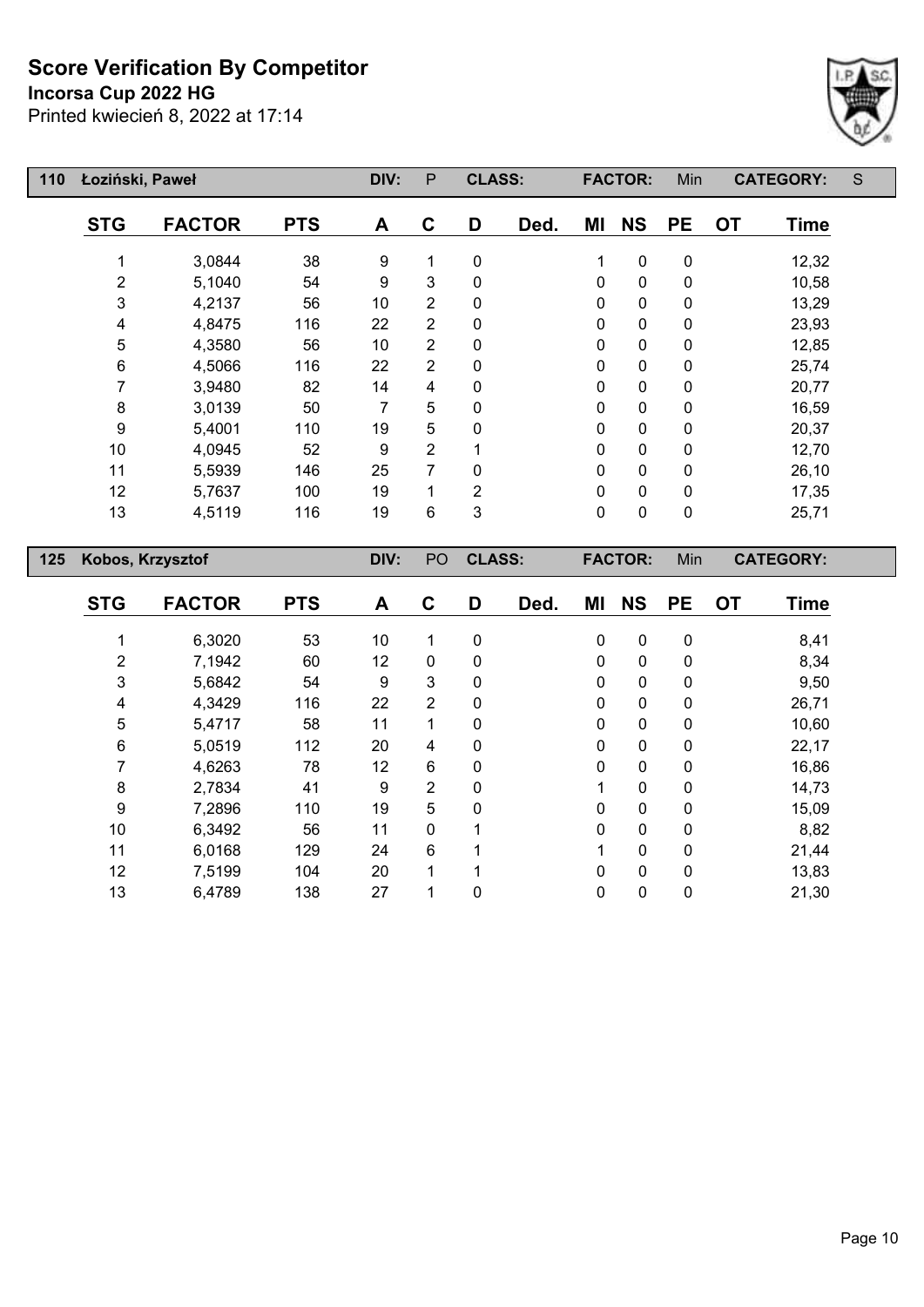**Incorsa Cup 2022 HG**

Printed kwiecień 8, 2022 at 17:14



| 135 | <b>Walczak, Adrian</b> |               |            | DIV:         | P              | <b>CLASS:</b> |                | <b>FACTOR:</b> |             | Min              | <b>CATEGORY:</b>         |  |
|-----|------------------------|---------------|------------|--------------|----------------|---------------|----------------|----------------|-------------|------------------|--------------------------|--|
|     | <b>STG</b>             | <b>FACTOR</b> | <b>PTS</b> | A            | C              | D             | Ded.           | ΜI             | <b>NS</b>   | <b>PE</b>        | <b>OT</b><br><b>Time</b> |  |
|     |                        | 4,1975        | 51         | 10           | 0              |               |                | 0              | 0           | 0                | 12,15                    |  |
|     | 2                      | 6,3754        | 54         | 9            | 3              | 0             |                | $\mathbf 0$    | 0           | 0                | 8,47                     |  |
|     | 3                      | 4,2409        | 50         | 7            | 5              | 0             |                | $\mathbf 0$    | 0           | $\mathbf 0$      | 11,79                    |  |
|     | 4                      | 4,1299        | 89         | 15           | 8              | 0             |                | 1              | $\pmb{0}$   | 0                | 21,55                    |  |
|     | 5                      | 1,7825        | 20         | 6            | 3              |               |                | $\overline{2}$ | 0           | 0                | 11,22                    |  |
|     | 6                      | 4,5224        | 98         | 13           | 11             | $\Omega$      |                | $\pmb{0}$      | 0           | 0                | 21,67                    |  |
|     | 7                      | 2,7103        | 48         | 11           | 4              |               |                | $\overline{2}$ | 0           | 0                | 17,71                    |  |
|     | 8                      | 1,8318        | 27         | 6            | 1              | 4             |                | 1              | $\mathbf 0$ | 0                | 14,74                    |  |
|     | 9                      | 5,4910        | 104        | 16           | 8              | 0             |                | $\pmb{0}$      | $\pmb{0}$   | 0                | 18,94                    |  |
|     | 10                     | 4,4218        | 52         | 9            | $\overline{2}$ |               |                | $\pmb{0}$      | 0           | 0                | 11,76                    |  |
|     | 11                     | 4,9200        | 120        | 14           | 16             | 2             |                | 0              | $\mathbf 0$ | 0                | 24,39                    |  |
|     | 12                     | 5,6338        | 96         | 15           | $\overline{7}$ | 0             |                | $\pmb{0}$      | $\pmb{0}$   | 0                | 17,04                    |  |
|     | 13                     | 3,1215        | 84         | 16           | 7              | 3             |                | $\overline{2}$ | $\pmb{0}$   | $\pmb{0}$        | 26,91                    |  |
| 136 | Pikul, Adam            |               | DIV:       | $\mathsf{P}$ | <b>CLASS:</b>  |               | <b>FACTOR:</b> |                | Min         | <b>CATEGORY:</b> | SS                       |  |
|     | <b>STG</b>             | <b>FACTOR</b> | <b>PTS</b> | A            | C              | D             | Ded.           | ΜI             | <b>NS</b>   | <b>PE</b>        | <b>OT</b><br>Time        |  |
|     |                        | 2,5683        | 47         | 8            | $\overline{2}$ |               |                | $\pmb{0}$      | $\mathbf 0$ | $\pmb{0}$        | 18,30                    |  |

 4,0375 56 10 2 0 0 0 0 13,87 3,0432 50 7 5 0 0 0 0 16,43 2,2619 90 9 15 0 0 0 0 39,79 2,6925 50 8 3 1 0 0 0 18,57 3,2230 112 20 4 0 0 0 0 34,75 1,9382 64 9 5 4 0 0 0 33,02 2,5717 52 8 4 0 0 0 0 20,22 3,6691 102 17 5 2 0 0 0 27,80 3,1553 52 8 4 0 0 0 0 16,48 2,9686 140 22 10 0 0 0 0 47,16 3,4954 92 13 9 0 0 0 0 26,32 2,4379 105 18 8 1 1 0 0 43,07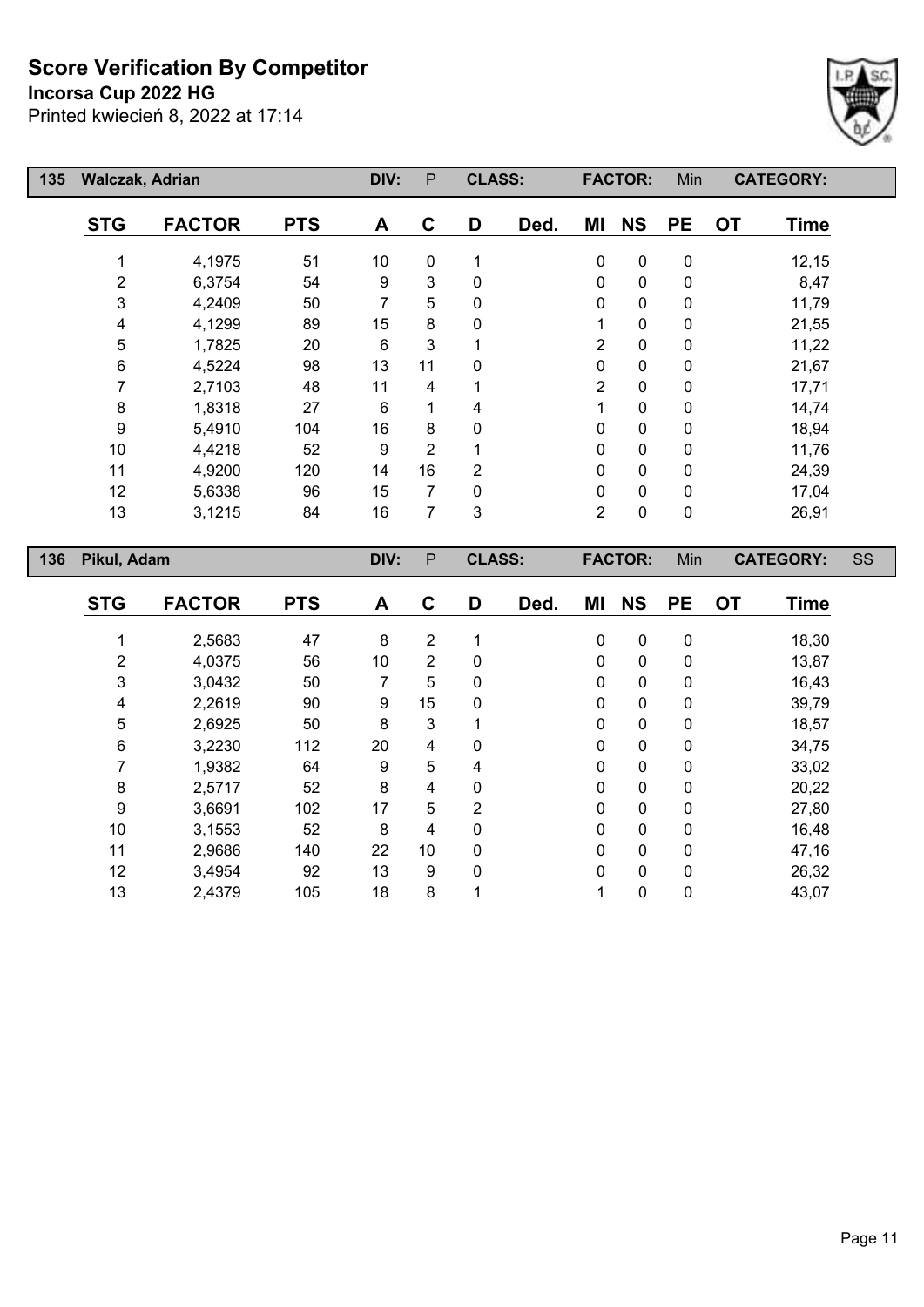**Incorsa Cup 2022 HG**

Printed kwiecień 8, 2022 at 17:14



| 139 | Noga, Tadeusz             |               | DIV:       | S                | <b>CLASS:</b>  |             |                | <b>FACTOR:</b> |                | <b>CATEGORY:</b> |    | <b>SS</b>   |  |
|-----|---------------------------|---------------|------------|------------------|----------------|-------------|----------------|----------------|----------------|------------------|----|-------------|--|
|     | <b>STG</b>                | <b>FACTOR</b> | <b>PTS</b> | A                | $\mathbf C$    | D           | Ded.           | ΜI             | <b>NS</b>      | <b>PE</b>        | OT | <b>Time</b> |  |
|     | 1                         | 3,1108        | 41         | $\boldsymbol{9}$ | $\overline{2}$ | $\pmb{0}$   |                | $\pmb{0}$      | 1              | 0                |    | 13,18       |  |
|     | $\mathbf{2}$              | 4,9573        | 58         | 11               | 1              | $\pmb{0}$   |                | 0              | $\pmb{0}$      | 0                |    | 11,70       |  |
|     | 3                         | 4,3887        | 56         | 10               | 2              | $\pmb{0}$   |                | $\pmb{0}$      | $\pmb{0}$      | 0                |    | 12,76       |  |
|     | 4                         | 4,5814        | 110        | 19               | 5              | $\mathbf 0$ |                | 0              | $\mathbf 0$    | 0                |    | 24,01       |  |
|     | 5                         | 3,8633        | 52         | 8                | 4              | 0           |                | 0              | 0              | 0                |    | 13,46       |  |
|     | 6                         | 4,5729        | 106        | 18               | 5              |             |                | $\pmb{0}$      | $\pmb{0}$      | 0                |    | 23,18       |  |
|     | 7                         | 1,7560        | 78         | 13               | 4              |             |                | 0              | 0              | 0                |    | 44,42       |  |
|     | $\bf 8$                   | 2,7086        | 50         | 8                | 3              |             |                | 0              | 0              | 0                |    | 18,46       |  |
|     | 9                         | 4,9415        | 114        | 21               | 3              | $\mathbf 0$ |                | $\pmb{0}$      | $\pmb{0}$      | 0                |    | 23,07       |  |
|     | $10$                      | 4,0966        | 56         | 10               | 2              | $\pmb{0}$   |                | $\pmb{0}$      | 0              | 0                |    | 13,67       |  |
|     | 11                        | 4,9626        | 146        | 25               | $\overline{7}$ | 0           |                | 0              | 0              | 0                |    | 29,42       |  |
|     | 12                        | 4,3273        | 110        | 22               | 0              | $\pmb{0}$   |                | 0              | $\pmb{0}$      | 0                |    | 25,42       |  |
|     | 13                        | 4,0392        | 132        | 24               | 4              | $\pmb{0}$   |                | $\pmb{0}$      | 0              | 0                |    | 32,68       |  |
| 144 | Wójcik, Mariusz           |               | DIV:       | P                | <b>CLASS:</b>  |             | <b>FACTOR:</b> |                | Min            | <b>CATEGORY:</b> |    | SS          |  |
|     | <b>STG</b>                | <b>FACTOR</b> | <b>PTS</b> | A                | $\mathbf c$    | D           | Ded.           | ΜI             | <b>NS</b>      | <b>PE</b>        | OT | <b>Time</b> |  |
|     | 1                         | 1,3575        | 51         | $\boldsymbol{9}$ | $\overline{2}$ | $\pmb{0}$   |                | 0              | $\pmb{0}$      | $\pmb{0}$        |    | 37,57       |  |
|     | $\overline{c}$            | 4,1605        | 56         | 10               | 2              | 0           |                | 0              | $\pmb{0}$      | 0                |    | 13,46       |  |
|     | $\ensuremath{\mathsf{3}}$ | 0,4615        | 24         | 5                | 6              | 1           |                | $\pmb{0}$      | $\overline{2}$ | 0                |    | 52,00       |  |
|     | 4                         | 0,9442        | 68         | 14               | 5              | 3           |                | $\overline{c}$ | 0              | 0                |    | 72,02       |  |
|     | 5                         | 0,0000        | 0          | 6                | 1              |             |                | 4              | 0              | 0                |    | 16,80       |  |
|     | 6                         | 1,1365        | 70         | 13               | 8              | 1           |                | $\overline{2}$ | 0              | 0                |    | 61,59       |  |

 0,0316 2 6 2 6 4 0 0 63,34 0,8512 41 9 2 0 1 0 0 48,17 2,2105 88 10 12 2 0 0 0 39,81 1,3650 42 5 5 2 0 0 0 30,77 0,7325 21 10 13 2 7 0 0 28,67 1,6833 54 12 8 0 2 0 1 32,08 1,6722 91 16 5 6 1 0 0 54,42